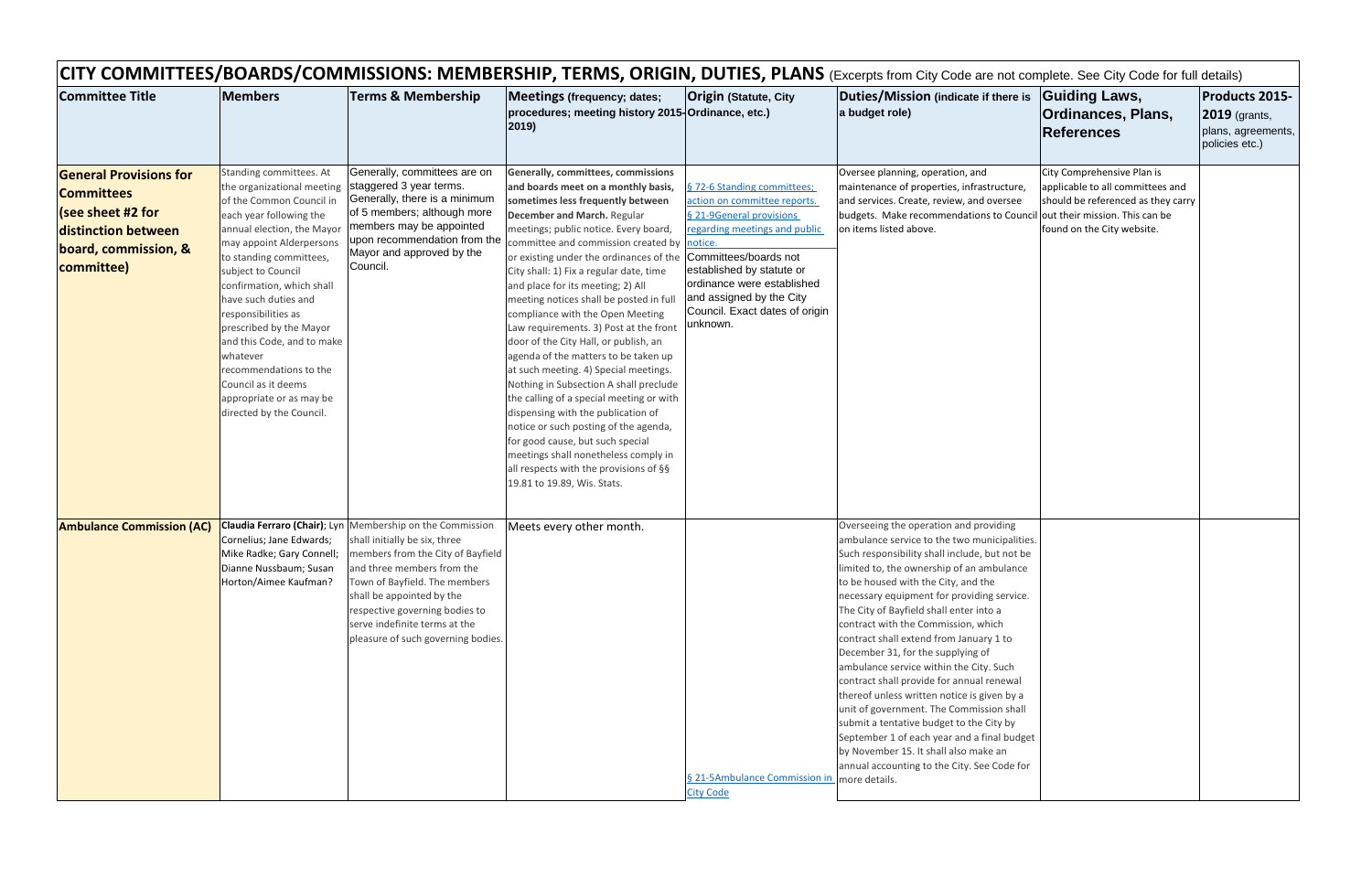| <b>Architectural Review Board</b> | Sharon Johnson (Chair);                                 | The Architectural Review Board                                       | Meets monthly. 1) The Architectural       |                          | No structure shall hereafter be erected,           | Solar Application & Permitting |  |
|-----------------------------------|---------------------------------------------------------|----------------------------------------------------------------------|-------------------------------------------|--------------------------|----------------------------------------------------|--------------------------------|--|
| (ARB)                             |                                                         | <b>Sheryl Burkel; Tina Nelson;   shall consist of seven City of</b>  | Review Board shall organize and adopt     |                          | moved, reconstructed demolished,                   | documents; Ordinances          |  |
|                                   | Mike Eldred; Bill Cornelius; Bayfield residents. Of the |                                                                      | rules for its own government in           |                          | extended, enlarged, or have its exterior           | regarding historicstructures & |  |
|                                   | Bob Durfey; Rob Reimer;                                 | membership, if available in the                                      | accordance with the provisions of this    |                          | altered or changed without the Architectural       | preservation;                  |  |
|                                   |                                                         | Sandy Paavola (alt); Dionne City, one shall be a registered          | section. 2) Meetings shall be held at the |                          | Review Board's approval. Small accessory           |                                |  |
|                                   | Johntson (staff)                                        | architect; one shall be a historian; call of the Chairperson or when |                                           |                          | structures are exempt unless the Building          |                                |  |
|                                   |                                                         | one shall be a licensed real estate                                  | requested by the Building Inspector       |                          | Inspector requests a determination by the          |                                |  |
|                                   |                                                         | broker or a licensed agent; one                                      | and shall be open to the public. 3)       |                          | Architectural Board. 1) Hear and decide            |                                |  |
|                                   |                                                         | shall be an Alderperson; one shall                                   | Minutes shall be kept showing all         |                          | applications for permission to erect, move,        |                                |  |
|                                   |                                                         | be a member of the Plan                                              | actions taken and shall be a public       |                          | reconstruct, extend, alter, demolish or            |                                |  |
|                                   |                                                         | Commission; one shall be a                                           | record. The grounds for every decision    |                          | change the exterior of all structures.             |                                |  |
|                                   |                                                         | member of the building trades;                                       | shall be stated. 4)                       |                          | 2) Approve, deny or conditionally approve          |                                |  |
|                                   |                                                         | and one shall be a member at                                         | Request the applicant to furnish          |                          | the application and may request such               |                                |  |
|                                   |                                                         | large. Each member shall have, to additional information.            |                                           |                          | modifications as they may deem necessary           |                                |  |
|                                   |                                                         | the highest extent practicable, a                                    |                                           |                          | to carry out the purpose of this section.          |                                |  |
|                                   |                                                         | known interest in historic                                           |                                           |                          | 3) Request assistance from other municipal         |                                |  |
|                                   |                                                         | preservation. The Mayor shall                                        |                                           |                          | officers, departments, boards and                  |                                |  |
|                                   |                                                         | appoint the members of the Board                                     |                                           |                          | commissions.4) Request the applicant to            |                                |  |
|                                   |                                                         | subject to confirmation by the                                       |                                           |                          | furnish additional information. 5) Those           |                                |  |
|                                   |                                                         | Common Council.                                                      |                                           |                          | powers given to it under Chapter 423,              |                                |  |
|                                   |                                                         |                                                                      |                                           |                          | Historic Preservation, of the Code of the City     |                                |  |
|                                   |                                                         |                                                                      |                                           |                          | of Bayfield.                                       |                                |  |
|                                   |                                                         |                                                                      |                                           | <b>[Amended 4-6-2005</b> |                                                    |                                |  |
| <b>Bayfield Common Council</b>    | Gordon Ringberg (Mayor);                                | Terms are 2 years, in accordance                                     | Meets at least monthly. Annual            | § 72-2Common Council.    | General. The Common Council shall be               | State statutes; City           |  |
| (BCC)                             | Jim Bryan; Sheryl Burkel;                               | with State Statute                                                   | organization meeting. Following a         |                          | vested with all the powers of the City not         | Ordinances/Code; Comprehensive |  |
|                                   | Joanne Cirillo; Sharon                                  |                                                                      | regular City election,                    |                          | specifically given some other officer. Except Plan |                                |  |
|                                   | Johnson                                                 |                                                                      | the Common Councilshall meet on the       |                          | as otherwise provided by law,                      |                                |  |
|                                   |                                                         |                                                                      | third Tuesday of April for the purpose    |                          | the Common Council shall have the                  |                                |  |
|                                   |                                                         |                                                                      | of organization. Regular meetings.        |                          | management and control of the City                 |                                |  |
|                                   |                                                         |                                                                      | Regular meetings of the Common            |                          | property, finances, highways, streets,             |                                |  |
|                                   |                                                         |                                                                      | Council shall be held as scheduled by     |                          | navigable waters and the public service, and       |                                |  |
|                                   |                                                         |                                                                      | the Council. Any regular meetings         |                          | shall have the power to act for the                |                                |  |
|                                   |                                                         |                                                                      | falling upon a legal holiday shall be     |                          | government and good order of the City, for         |                                |  |
|                                   |                                                         |                                                                      | held on the next following secular day,   |                          | its commercial benefit and for the health,         |                                |  |
|                                   |                                                         |                                                                      | at the same hour and place, or as         |                          | safety, welfare and convenience of the             |                                |  |
|                                   |                                                         |                                                                      | otherwise designated by majority vote     |                          | public, and may carry its powers into effect       |                                |  |
|                                   |                                                         |                                                                      | of the Common Council. All meetings       |                          | by license, regulation, suppression,               |                                |  |
|                                   |                                                         |                                                                      | of the Council shall be held in the       |                          | borrowing, taxation, special assessment,           |                                |  |
|                                   |                                                         |                                                                      | Bayfield Municipal Building, including    |                          | appropriation, fine, imprisonment and other        |                                |  |
|                                   |                                                         |                                                                      | special and adjourned meetings, unless    |                          | necessary or convenient means. The powers          |                                |  |
|                                   |                                                         |                                                                      | another location is designated by the     |                          | hereby conferred shall be in addition to all       |                                |  |
|                                   |                                                         |                                                                      | Common Council at a previous              |                          | other grants and shall be limited only by          |                                |  |
|                                   |                                                         |                                                                      | meeting.                                  |                          | express language.                                  |                                |  |
|                                   |                                                         |                                                                      |                                           |                          |                                                    |                                |  |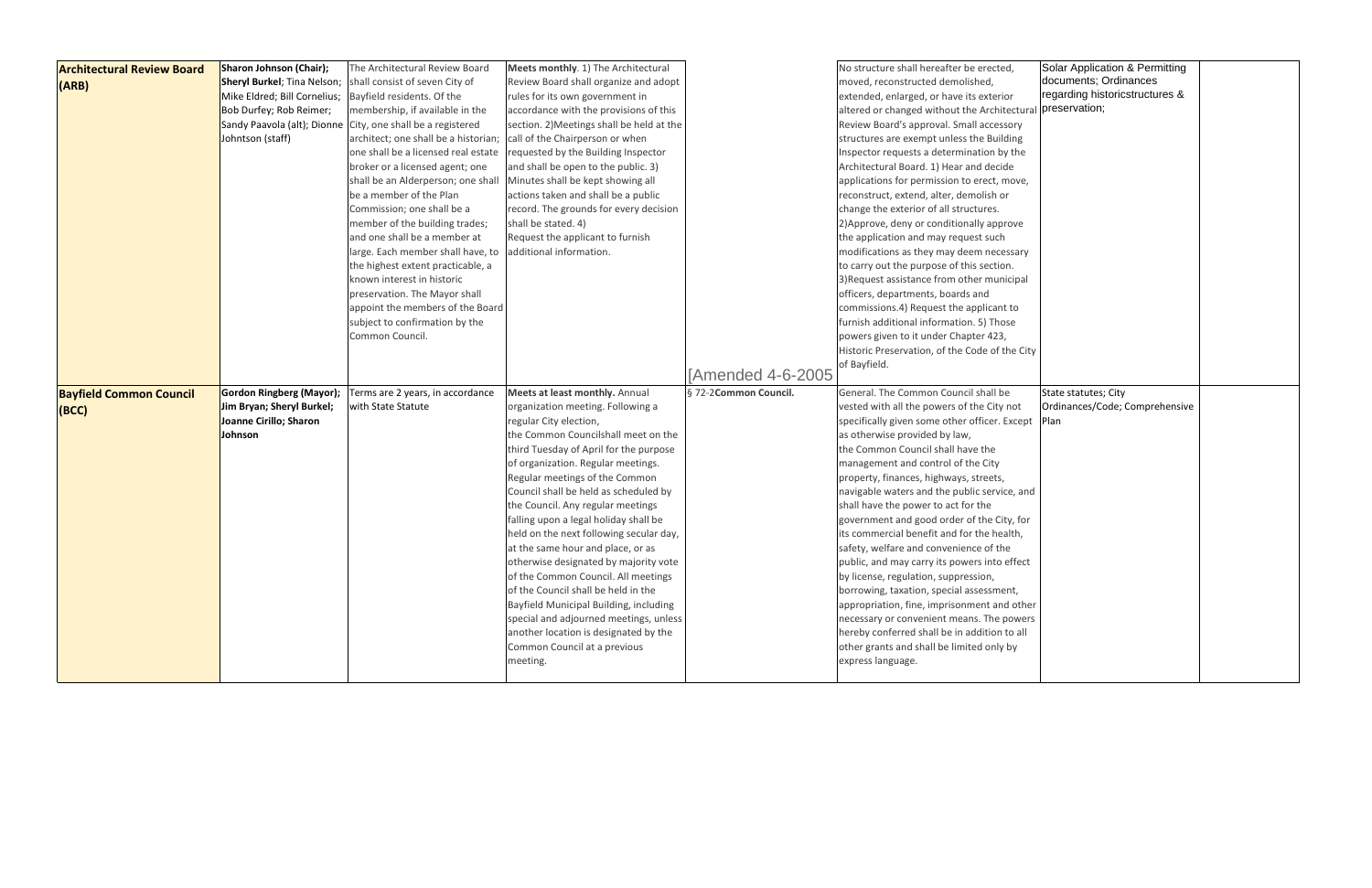| <b>Board of Adjustment/Appeals</b> Currently, this Board does<br> (BOA) <br><b>Board of Review (BOR)</b> | not appear to exist<br><b>Gordon Ringberg; Jim</b><br>Bryan; Cheryl Burkel;<br><b>Sharon Johnson; Joanne</b><br>Cirillo; Billie Hoopman<br>(clerk); up to 2 alternates<br>appointed by Mayor (2 yr.<br>tems) | The Board of Review shall consist<br>of the Mayor, the City Clerk, the<br>members of the Common Council<br>and up to three alternates who<br>can serve in the event a standing<br>board member of the Board of<br>Review is removed or unable to<br>serve for any reason. The<br>alternates shall be appointed by<br>the Mayor with the approval of<br>the Common Council and shall<br>serve for terms of two years,<br>commencing on May 1 in the<br>particular year for which<br>appointed, or until their<br>successors are appointed and<br>qualified. The Mayor shall stagger<br>the terms of the first<br>appointments as one- or two-year<br>terms, in order to have<br>subsequent appointments for<br>each year. | Meets as needed or upon request.<br>Meets as needed or upon request. | §407-40Board of<br>Adjustment/Appeals.<br>The Board of<br>Adjustment/Appeals, created<br>under $\S$ 59.694, Wis. Stats., for<br>counties, or § 62.23(7)(e), Wis.<br>Stats., for cities or villages, is<br>hereby authorized or shall be<br>appointed to act for the<br>purposes of this chapter. The<br>Board shall exercise the powers<br>conferred by Wisconsin Statutes<br>and adopt rules for the conduct<br>of business. The Zoning<br>Administrator may not be the<br>secretary of the Board.<br>§ 21-1 Board of Review.<br>385] | Powers and duties. The Board of<br>Adjustment/Appeals shall: Appeals: hear<br>and decide appeals where it is alleged ther<br>is an error in any order, requirement,<br>decision or determination made by an<br>administrative official in the enforcement<br>administration of this chapter. Boundary<br>disputes: hear and decide disputes<br>concerning the district boundaries shown<br>the official floodplain zoning map.<br>Variances: hear and decide, upon appeal,<br>variances from the ordinance standards.<br>The duties and functions of the Board of<br>[Amended 6-12-2017 by Ord. No.] Review shall be as prescribed in §§ 70.46<br>and 70.47, Wis. Stats The Board shall<br>carefully examine the assessment roll and<br>correct all apparent errors in description o<br>computation. It shall add all omitted<br>property but shall not raise or lower the<br>assessment of any property except after<br>hearing, as provided by the statutes. |
|----------------------------------------------------------------------------------------------------------|--------------------------------------------------------------------------------------------------------------------------------------------------------------------------------------------------------------|--------------------------------------------------------------------------------------------------------------------------------------------------------------------------------------------------------------------------------------------------------------------------------------------------------------------------------------------------------------------------------------------------------------------------------------------------------------------------------------------------------------------------------------------------------------------------------------------------------------------------------------------------------------------------------------------------------------------------|----------------------------------------------------------------------|----------------------------------------------------------------------------------------------------------------------------------------------------------------------------------------------------------------------------------------------------------------------------------------------------------------------------------------------------------------------------------------------------------------------------------------------------------------------------------------------------------------------------------------|----------------------------------------------------------------------------------------------------------------------------------------------------------------------------------------------------------------------------------------------------------------------------------------------------------------------------------------------------------------------------------------------------------------------------------------------------------------------------------------------------------------------------------------------------------------------------------------------------------------------------------------------------------------------------------------------------------------------------------------------------------------------------------------------------------------------------------------------------------------------------------------------------------------------------------------------------------------|
| <b>Cemetery Board (CB)</b>                                                                               | <b>Gordon Ringberg (Chair);</b><br>Sharon Johnson; Jim<br>Erickson; John Hunt; Billie<br>Hoopman (clerk)                                                                                                     | year periods.                                                                                                                                                                                                                                                                                                                                                                                                                                                                                                                                                                                                                                                                                                            | Terms shall be staggered for three- Meets upon request or Annually   | § 21-6Cemetery Board.                                                                                                                                                                                                                                                                                                                                                                                                                                                                                                                  | Make advisory recommendations to the<br>Common Council regarding the care and<br>management of Greenwood Cemetery of<br>the City of Bayfield. This authority shall<br>include the establishment of rules,<br>regulations, and bylaws to fulfill the                                                                                                                                                                                                                                                                                                                                                                                                                                                                                                                                                                                                                                                                                                            |
| <b>Citizen Participation</b><br>Committee (CPC)                                                          | Gordon Ringberg(Chair);<br>Dianne Fizell; Joanne Cirillo;<br>Dottie Hackbarth;                                                                                                                               |                                                                                                                                                                                                                                                                                                                                                                                                                                                                                                                                                                                                                                                                                                                          | Meets as needed or upon request.                                     |                                                                                                                                                                                                                                                                                                                                                                                                                                                                                                                                        | mandate of this section.<br><b>Review of Community Development Block</b><br>Grant under the Nortwest Regional Planning<br>Commission. This includes review of<br>applications.                                                                                                                                                                                                                                                                                                                                                                                                                                                                                                                                                                                                                                                                                                                                                                                 |

| §407-40Board of<br>Adjustment/Appeals.<br>The Board of<br>Adjustment/Appeals, created<br>under § 59.694, Wis. Stats., for<br>counties, or § 62.23(7)(e), Wis.<br>Stats., for cities or villages, is<br>hereby authorized or shall be<br>appointed to act for the<br>purposes of this chapter. The<br>Board shall exercise the powers<br>conferred by Wisconsin Statutes<br>and adopt rules for the conduct<br>of business. The Zoning<br>Administrator may not be the<br>secretary of the Board. | Powers and duties. The Board of<br>Adjustment/Appeals shall: Appeals: hear<br>and decide appeals where it is alleged there<br>is an error in any order, requirement,<br>decision or determination made by an<br>administrative official in the enforcement or<br>administration of this chapter. Boundary<br>disputes: hear and decide disputes<br>concerning the district boundaries shown on<br>the official floodplain zoning map.<br>Variances: hear and decide, upon appeal,<br>variances from the ordinance standards. | Sec. 407-40 of City Ordinance                                                       |  |
|--------------------------------------------------------------------------------------------------------------------------------------------------------------------------------------------------------------------------------------------------------------------------------------------------------------------------------------------------------------------------------------------------------------------------------------------------------------------------------------------------|------------------------------------------------------------------------------------------------------------------------------------------------------------------------------------------------------------------------------------------------------------------------------------------------------------------------------------------------------------------------------------------------------------------------------------------------------------------------------------------------------------------------------|-------------------------------------------------------------------------------------|--|
| § 21-1 Board of Review.<br>385]                                                                                                                                                                                                                                                                                                                                                                                                                                                                  | The duties and functions of the Board of<br>[Amended 6-12-2017 by Ord. No.] Review shall be as prescribed in §§ 70.46<br>and 70.47, Wis. Stats The Board shall<br>carefully examine the assessment roll and<br>correct all apparent errors in description or<br>computation. It shall add all omitted<br>property but shall not raise or lower the<br>assessment of any property except after<br>hearing, as provided by the statutes.                                                                                       |                                                                                     |  |
| § 21-6Cemetery Board.                                                                                                                                                                                                                                                                                                                                                                                                                                                                            | Make advisory recommendations to the<br>Common Council regarding the care and<br>management of Greenwood Cemetery of<br>the City of Bayfield. This authority shall<br>include the establishment of rules,<br>regulations, and bylaws to fulfill the<br>mandate of this section.                                                                                                                                                                                                                                              | Section 172 of City Ordinance                                                       |  |
|                                                                                                                                                                                                                                                                                                                                                                                                                                                                                                  | Review of Community Development Block<br>Grant under the Nortwest Regional Planning<br>Commission. This includes review of<br>applications.                                                                                                                                                                                                                                                                                                                                                                                  | Northwest Regional Planning<br><b>Commission's Economic</b><br>Development programs |  |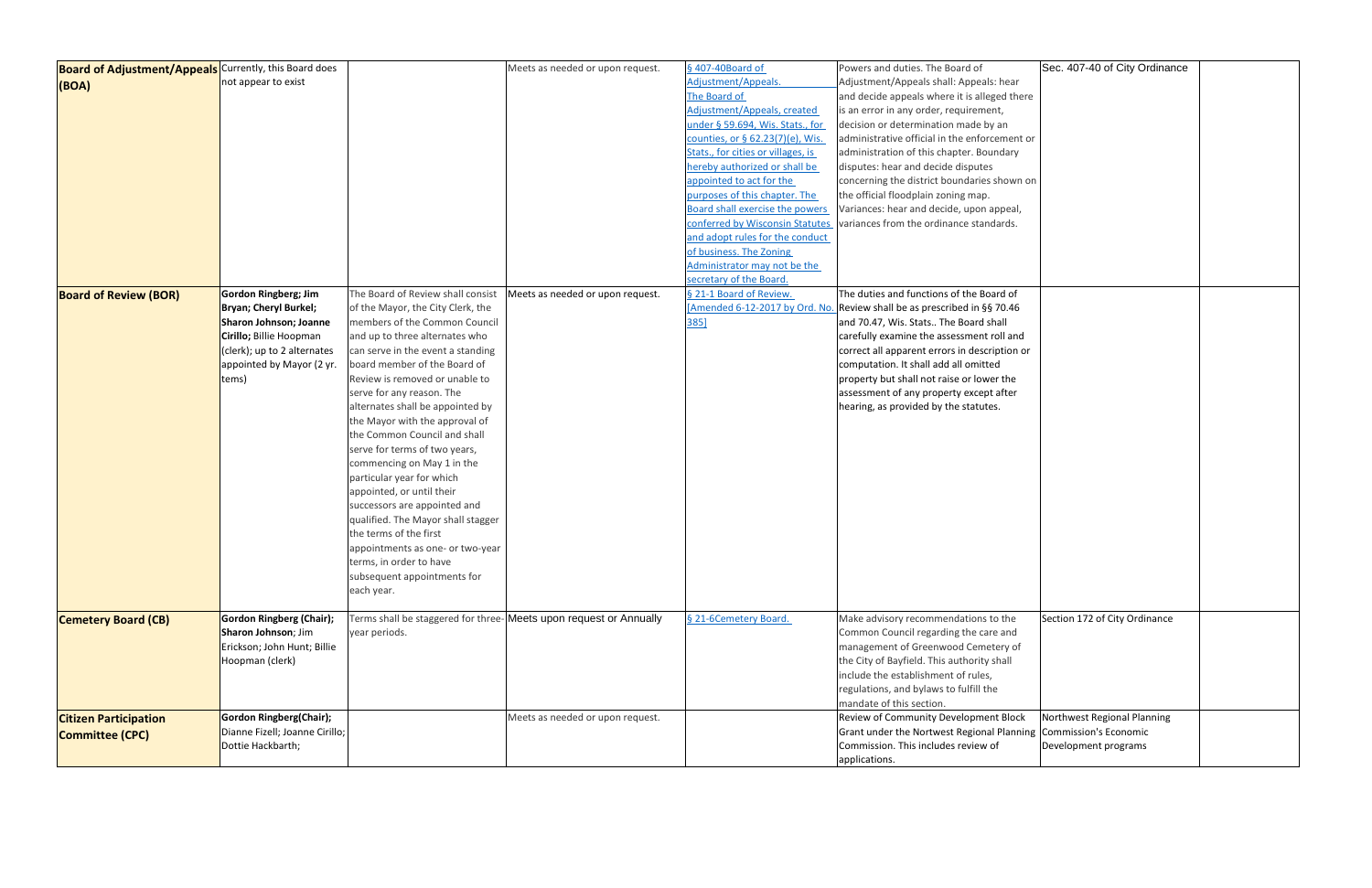| <b>Courthouse Committee (CTC)</b><br><b>Economic Development</b>      | Gordon Ringberg (Chair);<br>Bill Peterson; Jane<br>Halvorson; Kate Kitchell;<br>Bob Durfey; Lynne Dominy<br>(NPS Supt.)<br>advisory/liaison) | currently does not exist | Meets as needed or upon request.                                                                                                                  | Re-evaluate in light of new Comp                                                                                       | Create, review, oversee annual budget.<br>Oversee lease.                                                                      | GSA lease (currently 10 years) for<br>Apostle Islands National Lakeshore agreement<br>headquarters                                                                                                         | <b>GSA Lease</b> |
|-----------------------------------------------------------------------|----------------------------------------------------------------------------------------------------------------------------------------------|--------------------------|---------------------------------------------------------------------------------------------------------------------------------------------------|------------------------------------------------------------------------------------------------------------------------|-------------------------------------------------------------------------------------------------------------------------------|------------------------------------------------------------------------------------------------------------------------------------------------------------------------------------------------------------|------------------|
| Committee?(EDC)                                                       |                                                                                                                                              |                          |                                                                                                                                                   | Plan's Econ. Dev. chapter                                                                                              |                                                                                                                               |                                                                                                                                                                                                            |                  |
| <b>Education Committee? (EC)</b>                                      |                                                                                                                                              | currently does not exist |                                                                                                                                                   | Re-evaluate in light of new Comp<br>Plan references in Community<br>Facilities, Intergovernmental<br>Cooperation, etc. |                                                                                                                               |                                                                                                                                                                                                            |                  |
| <b>Finance Committee (FC)</b>                                         | Gordon Ringberg (Chair);<br>Sheryl Burkel; Jim Bryan;<br><b>City Treasurer</b>                                                               |                          |                                                                                                                                                   |                                                                                                                        | Plans, manages, & decides on City<br><i>l</i> finances                                                                        |                                                                                                                                                                                                            |                  |
| <b>Fire Protection Committee</b><br>$ $ (FPC)                         | Jim Bryan; Joanne<br>Cirillo;Craig Hoopman;<br><b>Robert Meierotto; Tom</b><br>Kovachevich                                                   |                          | Meets as needed. Re-evaluate in light<br>of new Comp Plan's Utilities &<br>Community Facilities, and<br>Intergovermnental Cooperation<br>chapters |                                                                                                                        | Create, review, oversee annual budget.<br>Oversee cooperative agreement.                                                      | 5 year cost-share agreement for<br>fire protection between the City<br>and Town of Bayfield.                                                                                                               |                  |
| <b>Greater Bayfield Sanitary</b><br><b>District Commission (GBSD)</b> | Rex Dollinger (Chair);<br>Gordon Ringberg (Vice<br>chair); Jim Bryan; Michelle<br>Shrider; Pam Brindley<br>(Treasurer/Sec.); AJ Long         |                          | Meets upon request; generally 3-4<br>times per year                                                                                               |                                                                                                                        | In accordance with 50 year intermunicipal<br>agreement, oversees operations of<br>treatment plant and forced main sewer line. | 50 year intermunicipal agreement<br>with Pikes Bay Sanitary District and<br>City of Bayfield. Review new Comp<br>Plan's Utilities & Community<br>Facilities, and Intergovermnental<br>Cooperation chapters |                  |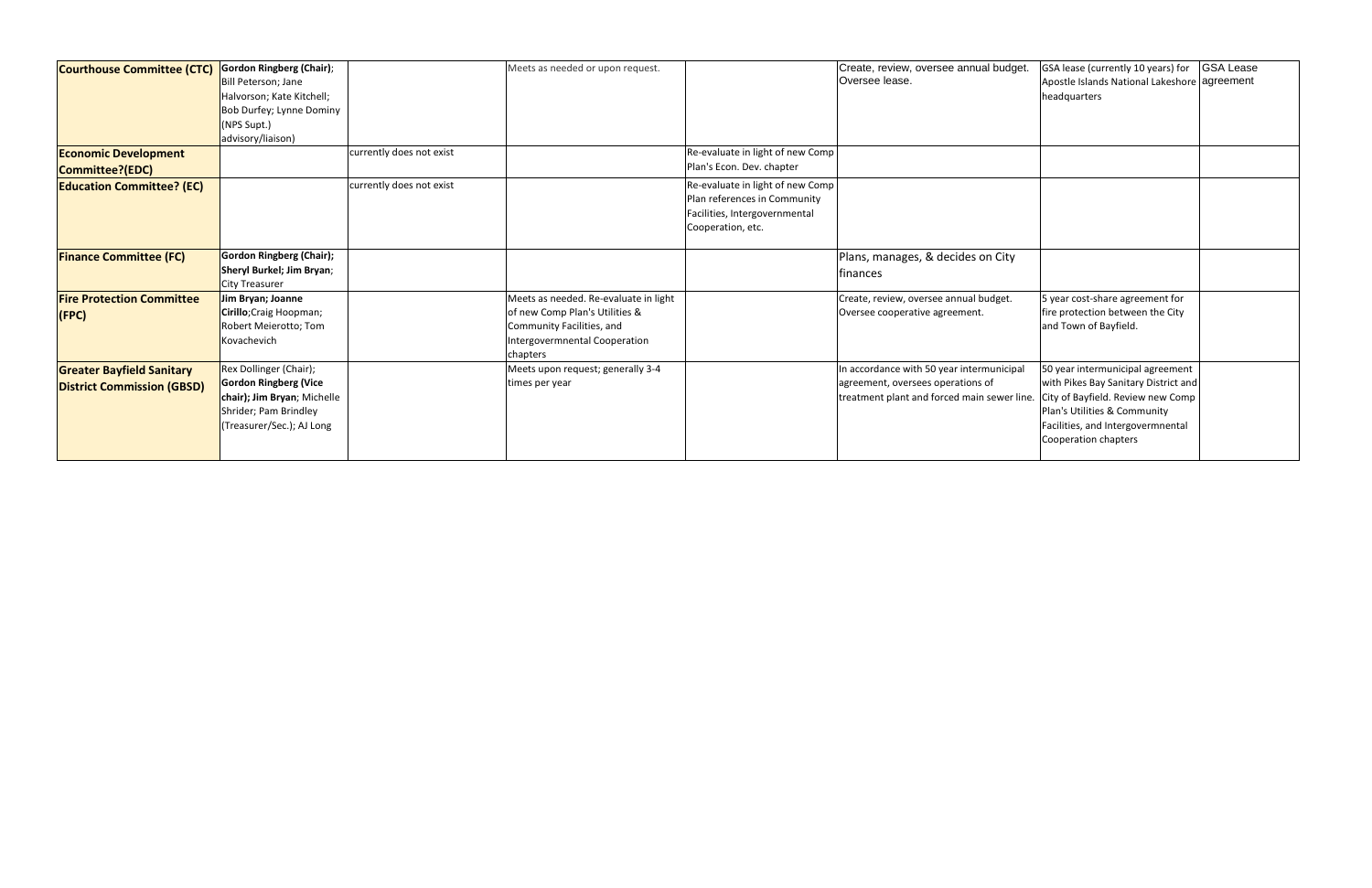| <b>Harbor Commission (HBC)</b> | Jim Bryan (Chair); Terry<br>Bauer; Carl Dahl; Ted<br>Dougherty; Michelle<br>Shrider; Billie Hoopman<br>$\sqrt{\text{stat}}$                      | Subject to the approval of the<br>Common Council, the Mayor shall<br>appoint five members to the<br>Commission. Each member shall<br>be a qualified elector of the City of shall be open to the public. The                                                                                                                                                                                                                                                                                              | The Commission shall meet at least<br>four times a year within the City of<br>Bayfield. It shall give proper public<br>notice of all meetings and all meetings | of authority.<br>$(1)$ Subject to the laws of the<br>United States, the                                                                                                                                                                                                                                                                                                                                                                                                                   | § 21-7Harbor Commission. Area The Commission shall have exclusive control Waterfront Plan: June 2003<br>over the day-to-day operation of the public<br>harbor and public harbor facilities, but the<br>State of Wisconsin and of the   Common Council and Mayor shall have<br>exclusive control over the governmental                                                                                                                                                                                                                                                                                                                                                                                                                                                                                                                                         | (Addendum to the City of Bayfield<br>Comprehensive Plan 2001 - 2021);<br>Section 500-23 of City ordinance<br>regarding the waterfront district; |  |
|--------------------------------|--------------------------------------------------------------------------------------------------------------------------------------------------|----------------------------------------------------------------------------------------------------------------------------------------------------------------------------------------------------------------------------------------------------------------------------------------------------------------------------------------------------------------------------------------------------------------------------------------------------------------------------------------------------------|----------------------------------------------------------------------------------------------------------------------------------------------------------------|-------------------------------------------------------------------------------------------------------------------------------------------------------------------------------------------------------------------------------------------------------------------------------------------------------------------------------------------------------------------------------------------------------------------------------------------------------------------------------------------|---------------------------------------------------------------------------------------------------------------------------------------------------------------------------------------------------------------------------------------------------------------------------------------------------------------------------------------------------------------------------------------------------------------------------------------------------------------------------------------------------------------------------------------------------------------------------------------------------------------------------------------------------------------------------------------------------------------------------------------------------------------------------------------------------------------------------------------------------------------|-------------------------------------------------------------------------------------------------------------------------------------------------|--|
|                                |                                                                                                                                                  | Bayfield and shall have been a<br>resident of the City for at least<br>three years. One member of the<br>Commission shall be an<br>Alderperson. Terms shall be for<br>three years except that in making<br>initial appointments one term<br>shall be for one year, one term<br>shall be for two years, and one<br>term shall be for three years. 2)<br>The member of the Commission<br>who is an Alderperson shall serve<br>for a term expiring with his<br>elective term. See Code for more<br>details. | Commission shall maintain minutes of<br>its meetings and such minutes shall be<br>open to public inspection.                                                   | Commission shall have<br>jurisdiction over all water<br>Inside the United States<br>Government breakwater and<br>the piers which are the<br>breakwater. The Commission<br>shall also make any<br>recommendations to the<br>Common Council it deems to<br>be in the public interest with<br>regard to any waterfront<br>property in the City.<br>(2) The Harbor Commission<br>has authority to make and<br>expend funds for repairs.<br>Improvements, including<br>prior Council approval. | aspects relating to public health and order<br>and safety. All powers not specifically<br>granted to the Commission in this section<br>are reserved for Common Council and<br>Mayor.<br>Make necessary plans for harbor<br>improvements;<br>(2) With the consent of the Council, acquire<br>land; (3) Maintain public harbor facilities;<br>(4) Operate and/or lease publicly owned<br>piers, wharves, and other terminal facilities,<br>provided that all such leases shall be<br>entered into the minutes of the<br>Commission;<br>(5) Assign berths; (6) Promote use of the<br>capital improvements, require   harbor and its facilities; (7) Bring to the<br>attention of the Council and Mayor any<br>matter it believes to be in the public<br>interest.<br>(8) Exercise those duties and responsibilities<br>as prescribed in §§ 30.37 and 30.38, Wis. | Re-evaluate in light of new Comp<br>Plan, especially Utilities &<br>Community Facilities, and<br>Transportation chapters                        |  |
| <b>Housing Committee? (HC)</b> |                                                                                                                                                  | Currently does not exist. Has been<br>ad hoc; consider full committee<br>status to develop and implement<br>Actions in new Comp Plan                                                                                                                                                                                                                                                                                                                                                                     |                                                                                                                                                                |                                                                                                                                                                                                                                                                                                                                                                                                                                                                                           |                                                                                                                                                                                                                                                                                                                                                                                                                                                                                                                                                                                                                                                                                                                                                                                                                                                               | New Comp Plan has an entire<br>chapter devoted to Housing                                                                                       |  |
| <b>Library Board (LB)</b>      | Sheryl Burkel (Treasurer);<br>Jenny Tumas; Keeley Karl;<br>Neil Howk; Laura Lima;<br>Sarah Lund; Beth Cozzi;<br>Blair Nelson (staff)             | There is hereby created, pursuant<br>to Ch. 43, Wis. Stats., a<br>municipal LibraryBoard for the<br>Bayfield Public Library consisting<br>of a seven-member Board. Upon<br>the first appointment, the<br>members shall be divided as<br>nearly as practicable into three<br>equal groups to serve for two-,<br>three-, and four-year terms,<br>respectively. Thereafter, each<br>regular appointment shall be for a<br>term of three years.                                                              | Meets monthly                                                                                                                                                  | § 21-2Library Board. pursuant<br>to Ch. 43, Wis. Stats.,                                                                                                                                                                                                                                                                                                                                                                                                                                  | The Library Board shall have the duties and<br>powers as prescribed by Ch. 43, and more<br>particularly set forth in § 43.58, Wis. Stats.<br>The Library Board shall appoint the librarian<br>and other library employees.                                                                                                                                                                                                                                                                                                                                                                                                                                                                                                                                                                                                                                    | Sec. 306 of City Ordinance<br>regarding library property; Review<br>new Comp Plan's Utilities &<br>Community Facilities chapter                 |  |
| <b>Parking Committee (PKC)</b> | Gordon Ringberg (Chair);<br>Joanne Cirillo; Sharon<br>Johnson; David Eades;<br>Bryce Albrecht; Beta Bodin;<br>PWD Kovachevich; Chief<br>Fangman; |                                                                                                                                                                                                                                                                                                                                                                                                                                                                                                          | Meets as needed                                                                                                                                                |                                                                                                                                                                                                                                                                                                                                                                                                                                                                                           |                                                                                                                                                                                                                                                                                                                                                                                                                                                                                                                                                                                                                                                                                                                                                                                                                                                               | Sec. 370 & Sec. 500 of City<br>Ordinance. Review new Comp<br>Plan's Utilities & Community<br>Facilitie chapter                                  |  |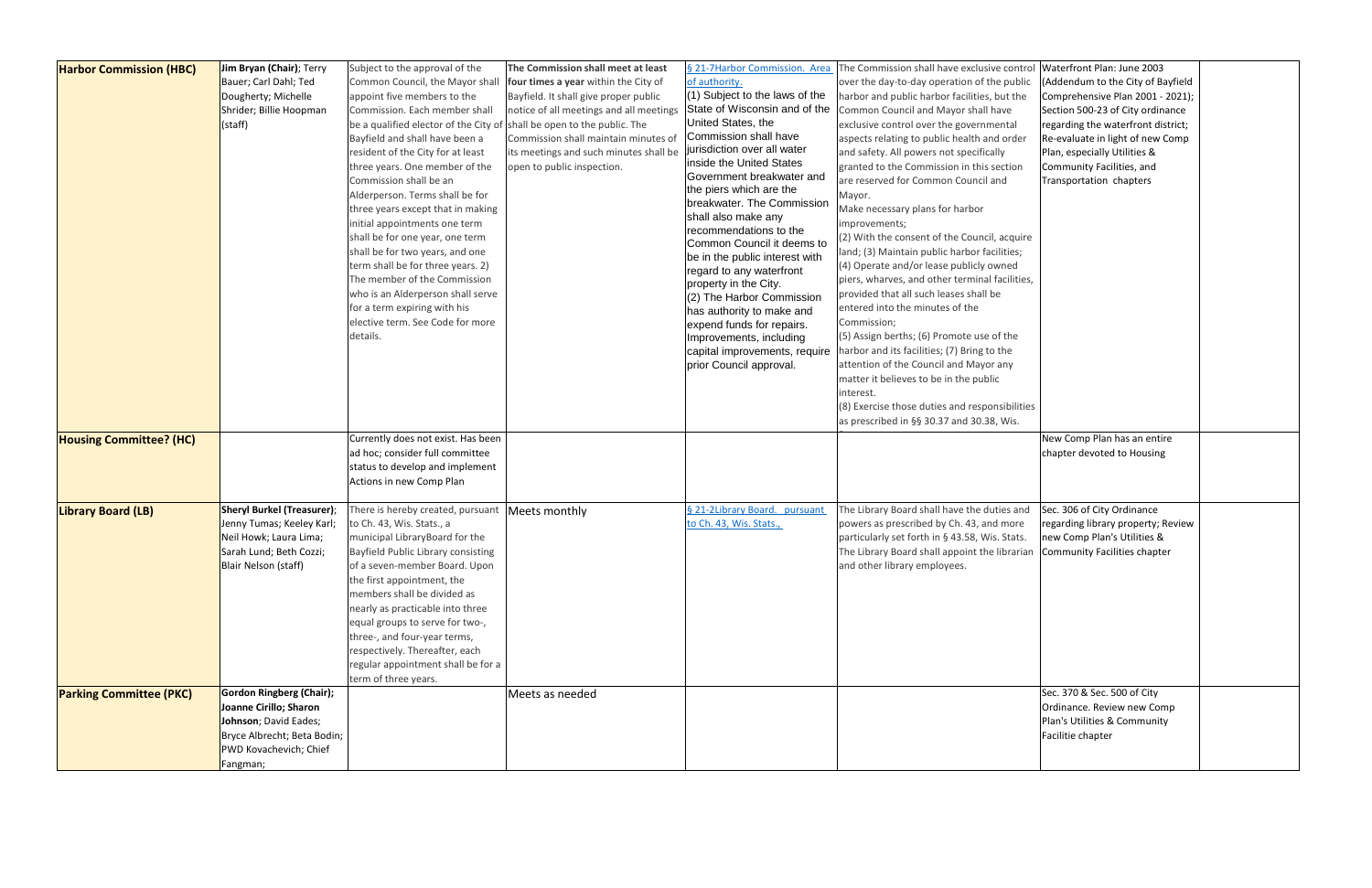| <b>Parks &amp; Recreation</b><br><b>Committee (PRC)</b> | Hilary Jewell (Chair);<br>Joanne Cirillo; Jane |                                                     | Meets monthly                           |                              | Oversee planning, operation, and<br>maintenance of properties, infrastructure, | 120 Acre Plan & Addendum (2001<br>& 2003); Parks & Recreation Map; |                       |
|---------------------------------------------------------|------------------------------------------------|-----------------------------------------------------|-----------------------------------------|------------------------------|--------------------------------------------------------------------------------|--------------------------------------------------------------------|-----------------------|
|                                                         | Edwards; Dianne Fizell;                        |                                                     |                                         |                              | and services. Create, review, and oversee                                      | 2015-2019 Outdoor Recration                                        |                       |
|                                                         | Kate Kitchell - Eldred; Sarah                  |                                                     |                                         |                              | budgets. Make recommendations to Council Plan; Sec. 298 of City Ordinance;     |                                                                    |                       |
|                                                         | Mather                                         |                                                     |                                         |                              | on items listed above.                                                         | 2003 Waterfront Plan. Review new                                   |                       |
|                                                         |                                                |                                                     |                                         |                              |                                                                                | Comp Plan's Natural Resources &                                    |                       |
|                                                         |                                                |                                                     |                                         |                              |                                                                                |                                                                    |                       |
|                                                         |                                                |                                                     |                                         |                              |                                                                                | Community Facilities chapter                                       |                       |
| <b>Pavilion Committee (PVC)</b>                         | Gordon Ringberg (Chair);                       |                                                     | Meets upon request or Annually          |                              | Oversee planning, operation, and                                               | Review new Comp Plan's Utilities                                   |                       |
|                                                         | Sharon Johnson; Tyler                          |                                                     |                                         |                              | maintenance of Pavillion building and                                          | & Community Facilities chapter                                     |                       |
|                                                         | Stoklasa; David Eades; Billie                  |                                                     |                                         |                              | infrastructure. Create, review, and oversee                                    |                                                                    |                       |
|                                                         | Hoopman; Rosa Karl                             |                                                     |                                         |                              | budget. Make recommendations to Council                                        |                                                                    |                       |
|                                                         | (Advisory)                                     |                                                     |                                         |                              | on items listed above.                                                         |                                                                    |                       |
| <b>Planning Commission (PC)</b>                         | Gordon Ringberg (Chair);                       | The Plan Commission shall consist                   | Meets monthly. The Plan Commission      | § 21-4 City Plan Commission. | 1) The Plan Commission may make, adopt                                         | Sec. 500 of City Ordinance                                         |                       |
|                                                         | Sharon Johnson; Sheryl                         | of seven members, of which shall                    | shall keep a written record of its      |                              | [Amended 9-20-2006 by Ord. No. and, as necessary, amend, extend or add to      | regading zoning. Review new                                        |                       |
|                                                         | <b>Burkel</b> ; Dottie Hackbarth;              | be[1] the Mayor and other City                      | proceedings to include all actions      | $[333]$                      | the Comprehensive Plan, subject to                                             | Comp Plan's Land Use and other                                     |                       |
|                                                         | Bob Durfey; Mary O'Brien;                      | elected or appointed officials,                     | taken, a copy of which shall be filed   |                              | Common Council confirmation, for the                                           | chapters.                                                          |                       |
|                                                         | Mary Dougherty; Billie                         | except that the Commission shall                    | with the City Clerk. Four members shall |                              | physical development of the City including                                     |                                                                    |                       |
|                                                         | Hoopman (Advisor)                              | always have at least four citizen                   | constitute a quorum but all actions     |                              | areas outside of its boundaries which, in the                                  |                                                                    |                       |
|                                                         |                                                | members who are not City                            | shall require the affirmative approval  |                              | Plan Commission's judgment, bear relation                                      |                                                                    |                       |
|                                                         |                                                | officials. At its annual meeting in                 | of a majority of all of the members of  |                              | to the development of the City.2)                                              |                                                                    |                       |
|                                                         |                                                | April of each year, the Mayor shall the Commission. |                                         |                              | Mandatory referrals to Commission. 3)                                          |                                                                    |                       |
|                                                         |                                                | appoint an Alderperson(s), subject                  |                                         |                              | Miscellaneous powers. The Commission may                                       |                                                                    |                       |
|                                                         |                                                | to Council confirmation, as a                       |                                         |                              | make reports and recommendations relating                                      |                                                                    |                       |
|                                                         |                                                | member(s) of the Plan                               |                                         |                              | to the plan and development of the City to                                     |                                                                    |                       |
|                                                         |                                                | Commission for a period of one                      |                                         |                              | public officials and agencies, public utility                                  |                                                                    |                       |
|                                                         |                                                | year from and after the first day of                |                                         |                              | companies, civic, educational, professional                                    |                                                                    |                       |
|                                                         |                                                | May next ensuing. The Mayor will                    |                                         |                              | and other organizations and citizens. It may                                   |                                                                    |                       |
|                                                         |                                                | appoint at least four citizen                       |                                         |                              | recommend to the Common Council                                                |                                                                    |                       |
|                                                         |                                                | members on the third Tuesday of                     |                                         |                              | programs for public improvements. See City                                     |                                                                    |                       |
|                                                         |                                                | April in each year to hold office for               |                                         |                              | Code for more details.                                                         |                                                                    |                       |
|                                                         |                                                | staggered terms of three years                      |                                         |                              |                                                                                |                                                                    |                       |
|                                                         |                                                | commencing with the third                           |                                         |                              |                                                                                |                                                                    |                       |
|                                                         |                                                | Tuesday of April.                                   |                                         |                              |                                                                                |                                                                    |                       |
|                                                         |                                                |                                                     |                                         |                              |                                                                                |                                                                    |                       |
| <b>Public Health &amp; Safety</b>                       | Gordon Ringberg (Chair);                       |                                                     | Currently not meeting                   |                              | References throughout new Comprehensive                                        |                                                                    |                       |
| <b>Committee (PHSC)</b>                                 | Sheryl Burkel; John                            |                                                     |                                         |                              | <b>Plan</b>                                                                    |                                                                    |                       |
|                                                         | Fangman; Tom                                   |                                                     |                                         |                              |                                                                                |                                                                    |                       |
|                                                         | Kovachevich; Billie                            |                                                     |                                         |                              |                                                                                |                                                                    |                       |
|                                                         | Hoopman                                        |                                                     |                                         |                              |                                                                                |                                                                    |                       |
| <b>Public Works Committee</b>                           | Jim Bryan (Chair); Nancy                       |                                                     | Meets monthly                           |                              | Oversee planning, operation, and                                               |                                                                    |                       |
| (PWC)                                                   | Pearson; Mel Whiteside;                        |                                                     |                                         |                              | maintenance of properties, infrastructure,                                     |                                                                    |                       |
|                                                         | Bill Peterson; Mike Eldred;                    |                                                     |                                         |                              | and services for which the Public Works                                        |                                                                    |                       |
|                                                         | Tom Kovachevich                                |                                                     |                                         |                              | Department is responsible (e.g. roads,                                         |                                                                    |                       |
|                                                         |                                                |                                                     |                                         |                              | bridges, public facilities and access, water,                                  |                                                                    |                       |
|                                                         |                                                |                                                     |                                         |                              | sewer). Create, review, and oversee budgets.                                   |                                                                    | Several sections of   |
|                                                         |                                                |                                                     |                                         |                              | Make recommendations to Council on items                                       |                                                                    | the City ordinances   |
|                                                         |                                                |                                                     |                                         |                              | listed above. Review new Comp Plan's                                           |                                                                    | provide direction     |
|                                                         |                                                |                                                     |                                         |                              | Transportation, Utilities & Community                                          |                                                                    | regarding public      |
|                                                         |                                                |                                                     |                                         |                              | Facilities chapters.                                                           |                                                                    | works and facilities. |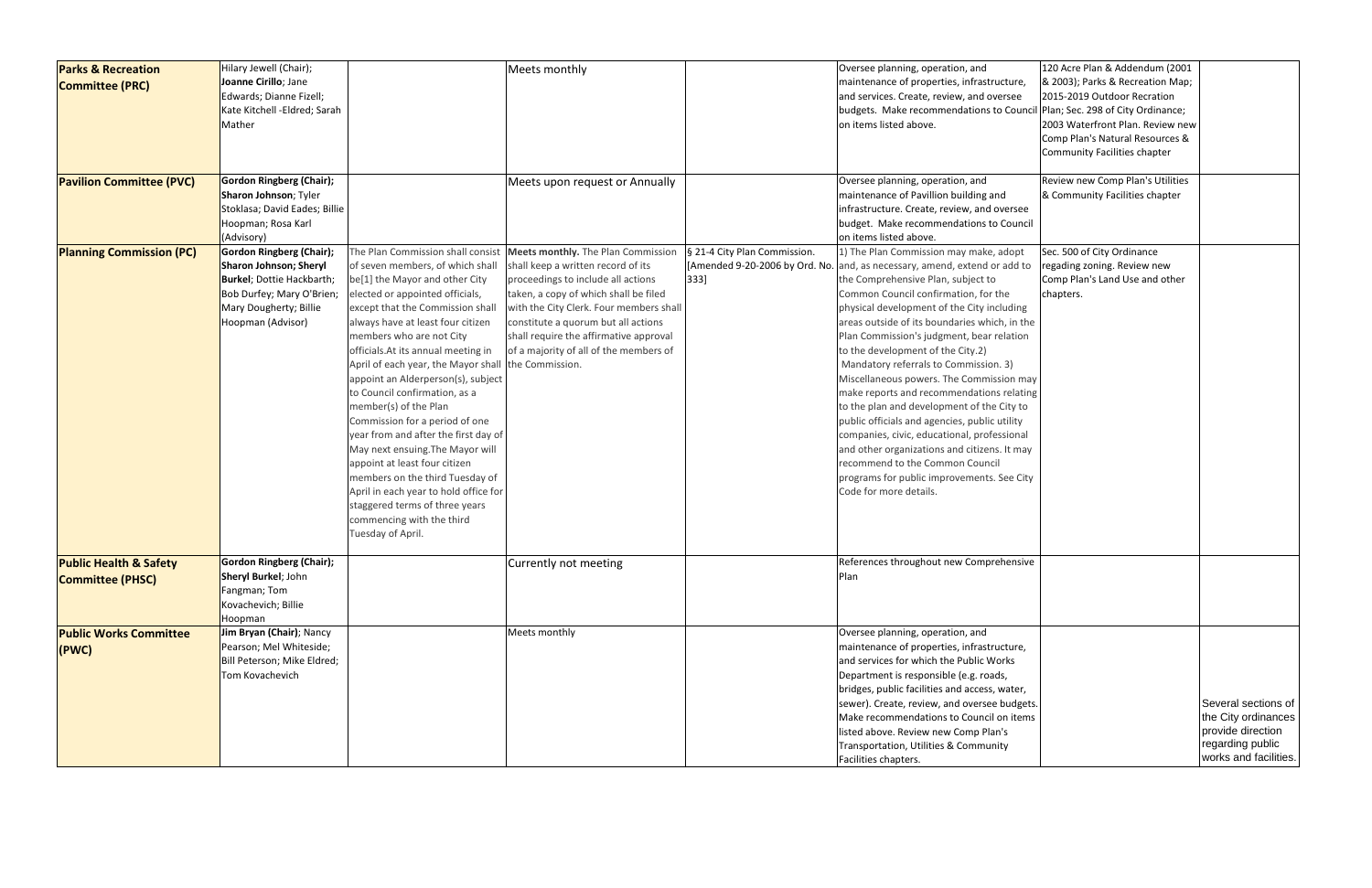| <b>BRB Recycling Committee</b><br>(RC)<br><b>Tourism Commission (TC)</b>                                                                           | Joanne Cirillo; Tom<br>Kovachevich<br>Gordon Ringberg (Chair);<br>Sheryl Burkel; Tyler<br>Stoklasa; Lois Albrecht;<br>Mike Radtke; David Eades<br>(Advisor) | The Tourism Commission shall be<br>comprised of five commissioners<br>of which shall be the Mayor, one<br>other elected official, and at least<br>one member shall represent the<br>Wisconsin hotel and motel<br>industry. These appointments are<br>made by the Mayor and confirmed<br>by the Common Council. The<br>terms of the appointments to the<br>Tourism Commission shall be one<br>year, beginning on May 1<br>following appointment, and<br>ending on April 30 of the following<br>year. Members may be<br>reappointed to successive terms.<br>During the first year, terms will<br>begin after appointment and<br>expire on the following April 30. | Meets upon request; generally 3-<br>4 times per year<br>Meets 1x/year to determine<br>allocation of tourism tax<br>revenues                                                                                                                                 | § 21-8.1Tourism<br>Ord. No. 381) | Oversee planning, operation, and<br>maintenance of transfer station and<br>associated recycling operation. Provide<br>direction and oversight of employees.<br>The Tourism Commission shall have all<br>Commission. (Added 8-9-2016 by powers and duties granted to it under<br>§ 66.0615, Wis. Stats., and any other<br>applicable state statutes and/or provisions<br>of the Revised Municipal Code of the City of<br>Bayfield. Consider summarizing the areas<br>noted in th statee statute and local code for<br>easier reference and understanding. | Contract between Towns or<br>Bayfield and Russell and City of Brochure (on line)<br>Bayfield. Noted in new Comp<br>Plan Intergovernmental<br>Cooperation chapter. | <b>BRB Recycling</b> |
|----------------------------------------------------------------------------------------------------------------------------------------------------|-------------------------------------------------------------------------------------------------------------------------------------------------------------|-----------------------------------------------------------------------------------------------------------------------------------------------------------------------------------------------------------------------------------------------------------------------------------------------------------------------------------------------------------------------------------------------------------------------------------------------------------------------------------------------------------------------------------------------------------------------------------------------------------------------------------------------------------------|-------------------------------------------------------------------------------------------------------------------------------------------------------------------------------------------------------------------------------------------------------------|----------------------------------|----------------------------------------------------------------------------------------------------------------------------------------------------------------------------------------------------------------------------------------------------------------------------------------------------------------------------------------------------------------------------------------------------------------------------------------------------------------------------------------------------------------------------------------------------------|-------------------------------------------------------------------------------------------------------------------------------------------------------------------|----------------------|
| <b>Tree Board (TRB)</b><br>Note: it may be more<br>appropriate to call it Tree<br>Commttee as it is not<br>established by ordinance or<br>statute. | Beth Cozzi (Chair) ;Gordon<br><b>Ringberg</b> ; Sherman<br>Edwards; Susan Hedman;<br>Jacob Geisler; Tom<br>Kovachevich;                                     |                                                                                                                                                                                                                                                                                                                                                                                                                                                                                                                                                                                                                                                                 | Meets monthly                                                                                                                                                                                                                                               |                                  |                                                                                                                                                                                                                                                                                                                                                                                                                                                                                                                                                          | Forestry Area Assessment;<br>Urban Forestry Plan and Tree<br>Inventory Summary. See new<br>Comp Plan Natural Resources<br>chapter                                 |                      |
| <b>Waterfront (WF)</b>                                                                                                                             | Jim Bryan (Chair); Sharon<br>Johnson; David Eades; Bob<br>Durfey; Bill Peterson;<br>Gordon Ringberg & Tom<br>Kovachevich (Advisor)                          |                                                                                                                                                                                                                                                                                                                                                                                                                                                                                                                                                                                                                                                                 | Ad Hoc Committee used to meet<br>regularly. Now that Fountain<br>Waterfront Trail Project is completed<br>it is unknown at this time if this<br>Committee will continue or if related<br>tasks will be given back to the Parks<br>and Recreation Committee. |                                  |                                                                                                                                                                                                                                                                                                                                                                                                                                                                                                                                                          | Waterfront Plan: June 2003<br>(Addendum to the City of Bayfield<br>Comprehensive Plan 2001 - 2021).<br>Review new Comp Plan for<br>references                     |                      |